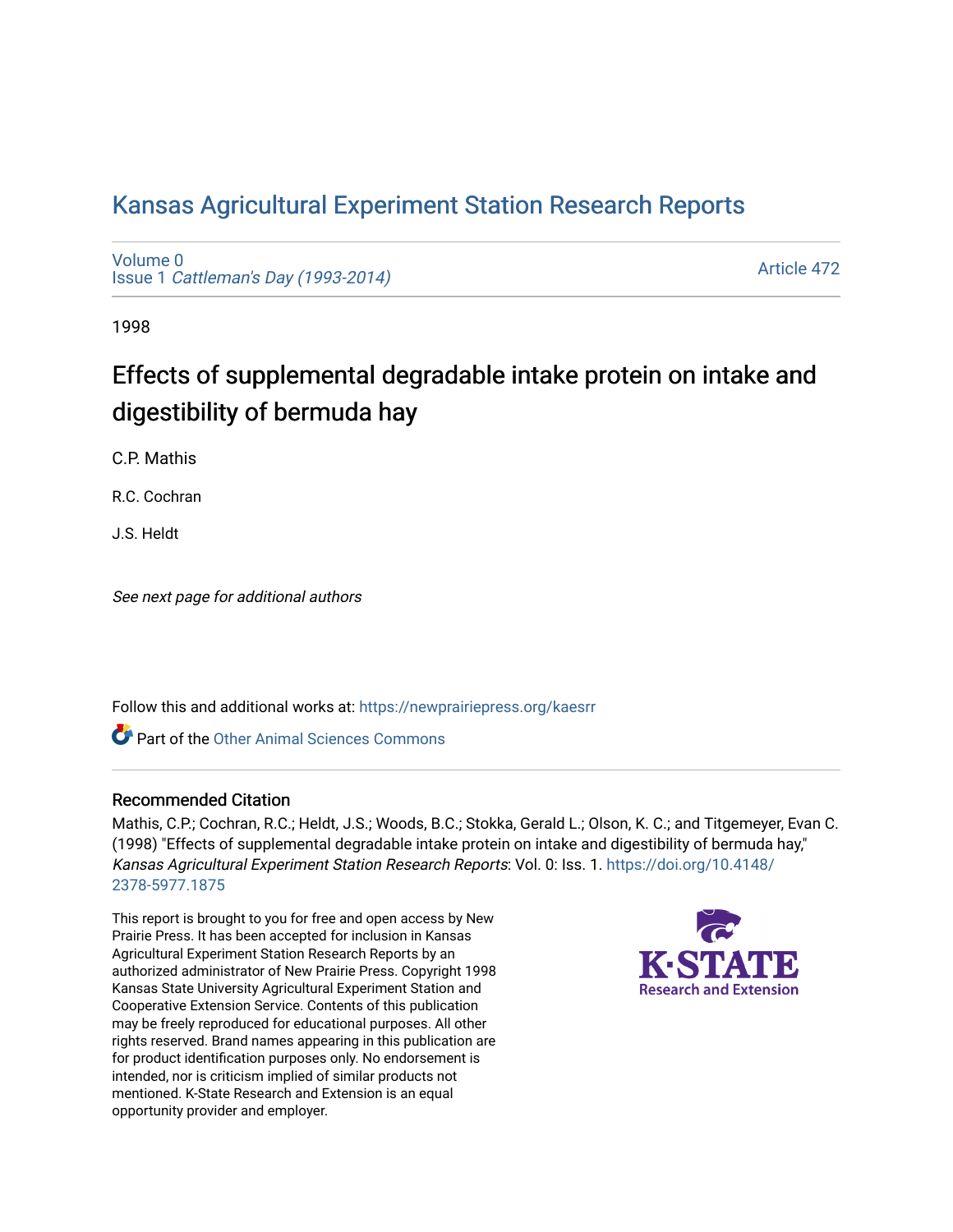### Effects of supplemental degradable intake protein on intake and digestibility of bermuda hay

#### Abstract

A study with 16 ruminally fistulated beef steers fed Bermuda hay ad libitum showed that the intake and digestibility of hay was not influenced by increasing levels of supplemental degradable intake protein (DIP). However, the hay used in this study was of medium quality; lower quality Bermuda hay with lower CP may respond to supplemental DIP.

#### Keywords

Kansas Agricultural Experiment Station contribution; no. 97-309-S; Report of progress (Kansas State University. Agricultural Experiment Station and Cooperative Extension Service); 804; Cattlemen's Day, 1998; Beef; Steers; Forage; Intake; Digestion; Degradable intake protein

#### Creative Commons License



This work is licensed under a [Creative Commons Attribution 4.0 License](https://creativecommons.org/licenses/by/4.0/).

#### Authors

C.P. Mathis, R.C. Cochran, J.S. Heldt, B.C. Woods, Gerald L. Stokka, K. C. Olson, and Evan C. Titgemeyer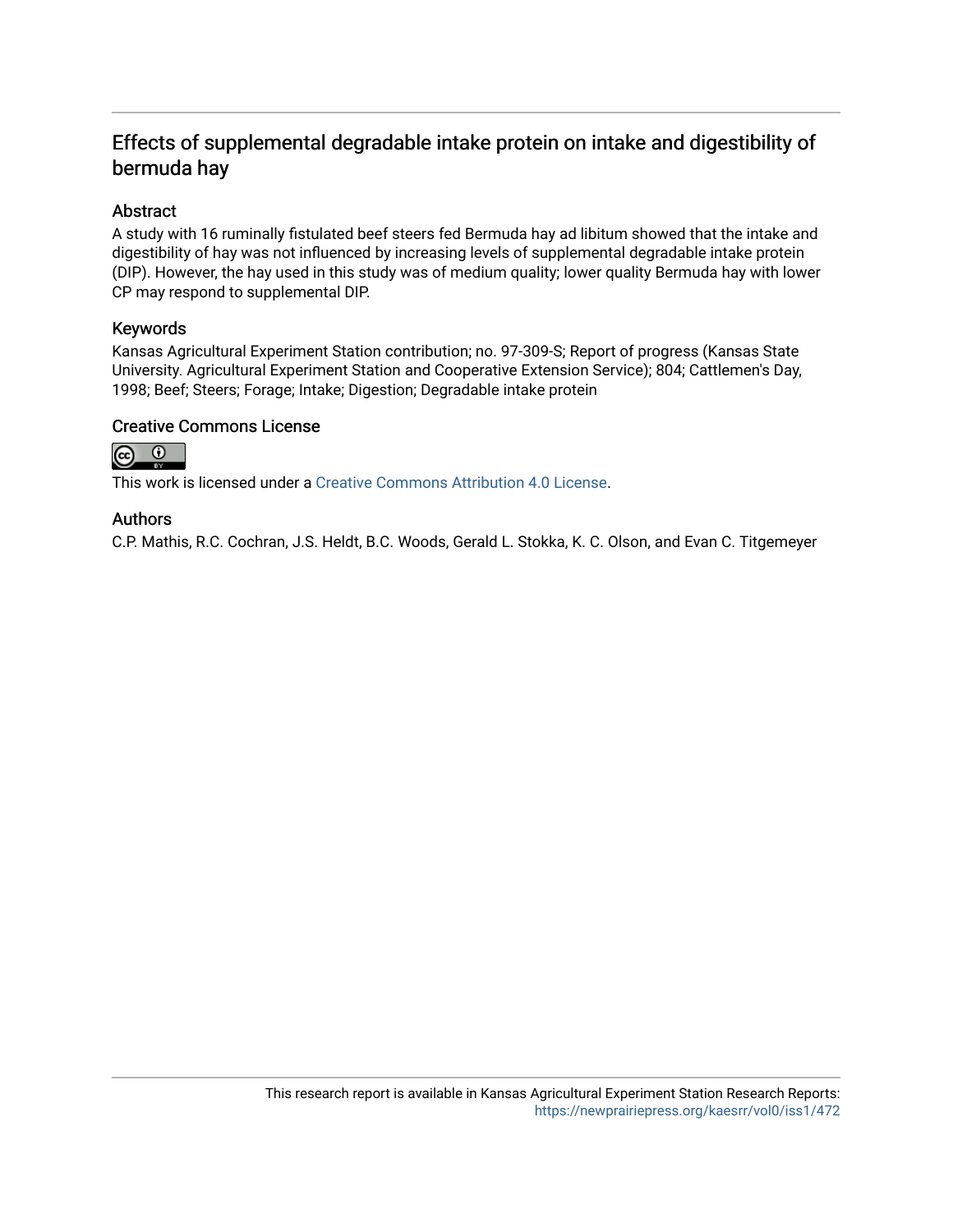#### **EFFECTS OF SUPPLEMENTAL DEGRADABLE INTAKE PROTEIN ON INTAKE AND DIGESTIBILITY OF BERMUDA HAY**

*C. P. Mathis, R. C. Cochran, J. S. Heldt, B. C. Woods, K. C. Olson, G. L. Stokka, and E. C. Titgemeyer*

#### **Summary**

A study with 16 ruminally fistulated beef steers fed Bermuda hay ad libitum showed that the intake and digestibility of hay was not influenced by increasing levels of supplemental degradable intake protein (DIP). However, the hay used in this study was of medium quality; lower quality Bermuda hay with lower CP may respond to supplemental DIP.

(Key Words: Steers, Forage, Intake, Digestion, Degradable Intake Protein.)

#### **Introduction**

Over the last decade, the approach to protein nutrition in ruminants has shifted from the traditional crude protein (CP) system to a metabolizable protein (MP) system described by the Natural Research Council in the 1996 Nutrient Requirements of Beef Cattle. Metabolizable protein is defined as the true protein absorbed by the small intestine. It is supplied by microorganisms passing out of the rumen and by undegradable intake protein (UIP) that escapes ruminal degradation. The MP system accounts for the degradation of protein in the rumen and separates protein requirements into degradable intake protein (DIP) which is needed by ruminal microorganisms and that needed by the animal (UIP). Crude protein  $= DIP + UIP$ .

Bermuda hay is a common roughage source for beef cattle in the southern United States, including portions of Oklahoma and Kansas. It typically contains 7 to 12% CP. Previous research on low-quality (CP<7%), tallgrass-prairie forage has demonstrated that DIP is the firstlimiting nutrient for optimal forage utilization, and that DIP supplementation dramatically improves forage intake and digestion. Although the amount of DIP needed to maximize total digestible forage intake has been defined for tallgrass-prairie forage, information on the effects of DIP supplementation on mediumquality hay such as Bermuda is limited. Our study was conducted to determine the impact of DIP supplementation on Bermuda hay intake and digestion.

#### **Experimental Procedures**

Sixteen ruminally fistulated beef steers (average body weight, 653 lb) were blocked by weight and assigned to one of four treatments with increasing levels of DIP. Each steer was offered Bermuda hay at 130% of the average voluntary intake for the preceding 5 days. Supplemental DIP (sodium caseinate; 91.6% CP, 100% DIP) was infused ruminally at 7:00 AM, immediately prior to feeding forage. The forage contained 70.8% NDF and 8.2% CP, of which 60% was DIP. DIP was estimated using an in situ technique. The levels of supplemental DIP infused were .041, .082, and .124% BW/day. Controls received none. Following a 10-day adaptation, feed offered, feed refused, and total fecal output were measured for 7 days, in order to calculate intake response and digestibility coefficients.